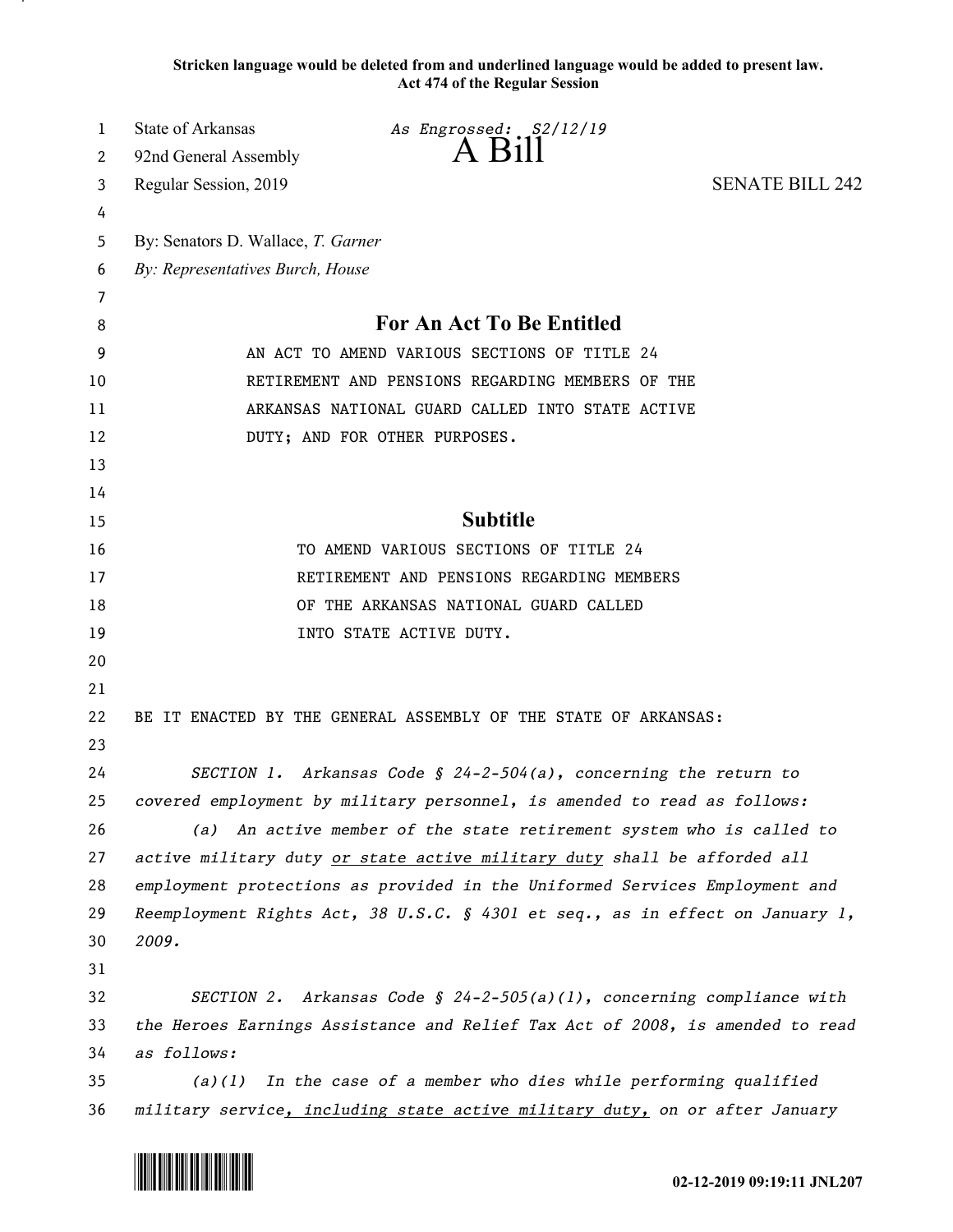*1, 2011, and who otherwise would have been entitled to reemployment rights under the Uniformed Services Employment and Reemployment Rights Act, 38 U.S.C. § 4301 et seq., as in effect on January 1, 2011, the survivors of that member are entitled to any additional benefits that would have been provided under the public employee retirement plan had the member resumed employment with a covered employer on the day preceding his or her death and then terminated employment on the actual date of death.*

 *SECTION 3. Arkansas Code § 24-2-505(b) and (c), concerning compliance with the Heroes Earnings Assistance and Relief Tax Act of 2008, are amended to read as follows:*

 *(b) In the case of a member who becomes disabled while performing qualified military service, including state active military duty, on or after January 1, 2011, and who otherwise would have been entitled to reemployment rights under the federal Uniformed Services Employment and Reemployment Rights Act, 38 U.S.C. § 4301 et seq., as in effect on January 1, 2011, that member is considered to have resumed employment with a covered employer on the day preceding the onset of his or her disability and then terminated employment on the actual date he or she became disabled.*

 *(c) A member who dies or becomes disabled while performing qualified military service, including state active military duty, is deemed to have made employee contributions for the purpose of determining benefits other than benefit accruals that are contingent on those contributions for the period of qualified military service.*

 *SECTION 4. Arkansas Code § 24-7-602(c)(2), concerning military service credit under the Arkansas Teacher Retirement System, is amended to read as follows:*

 *(2) Under this subsection, uniformed services of the United States is limited to the United States Armed Forces; the Army National Guard and the Air National Guard when engaged in active duty for training, state active duty, inactive duty training, or full-time National Guard duty; the commissioned corps United States Commissioned Corps of the Public Health Service; and any other category of persons designated by the President of the United States in time of war or emergency.*